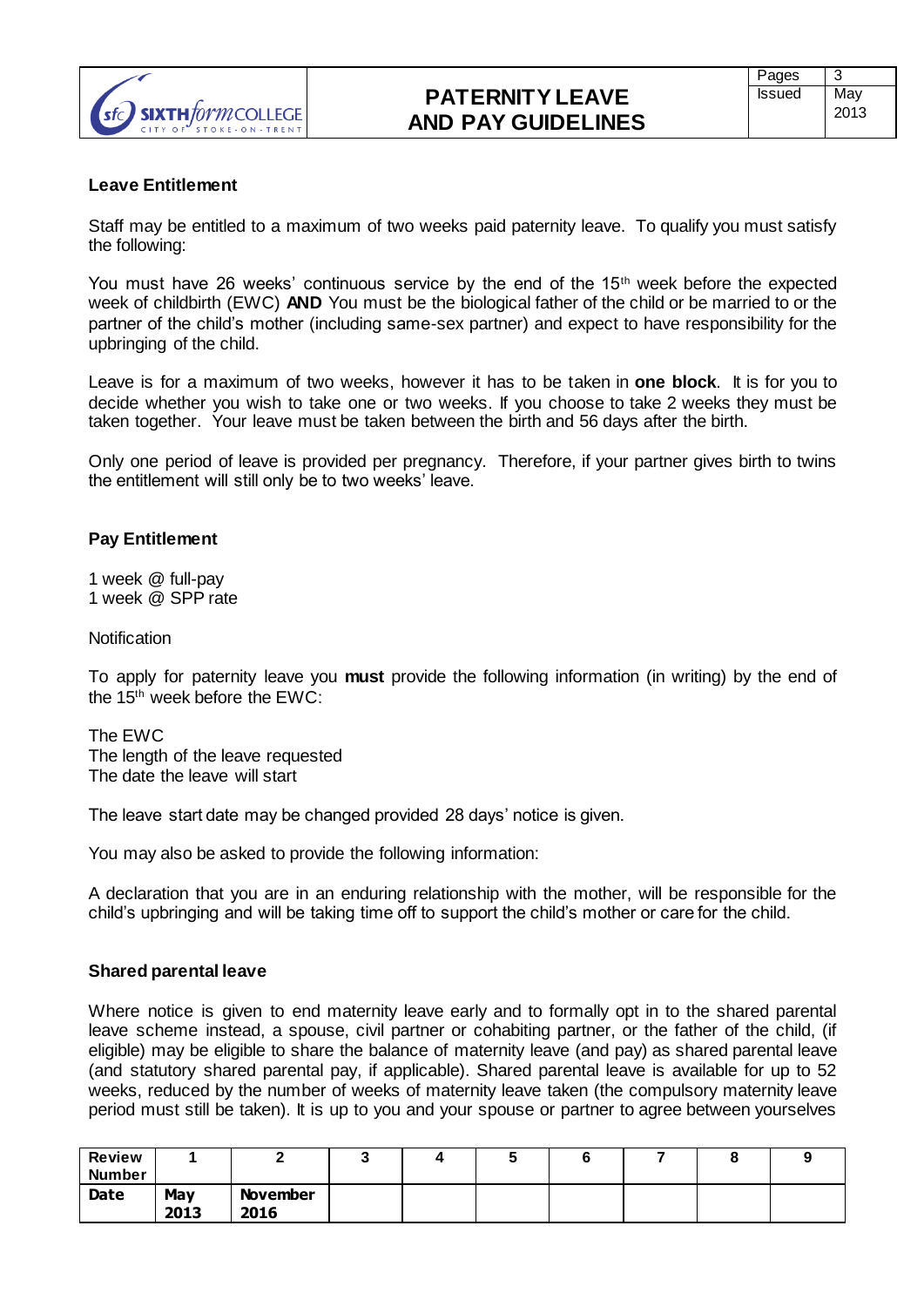

the amount of shared parental leave each of you will take, assuming you are both eligible, as long as the total time taken does not exceed the maximum permitted between you.

Shared parental leave can also be taken consecutively or concurrently but it must start no earlier than the date on which the baby is born and it must end no later than twelve months after the date of childbirth. If you wish to consider shared parental leave, further details can be obtained from the Personnel department, or the Shared Parental Leave Entitlement Policy.

Shared parental leave replaces the right to additional paternity leave

## **Parental Leave**

When you return to work, if you have at least one year of service you will have the right to Parental leave. This is a total of 18 weeks unpaid leave over the first 5 years of your new child's life. Parents of disabled children can take 18 weeks' parental leave up to their child's 18<sup>th</sup> birthday. Leave must be taken in blocks or multiples of one week. Further information is available from the Personnel Department.

| <b>Review</b><br><b>Number</b> |             |                         | w | ۰. |  |  |
|--------------------------------|-------------|-------------------------|---|----|--|--|
| Date                           | May<br>2013 | <b>November</b><br>2016 |   |    |  |  |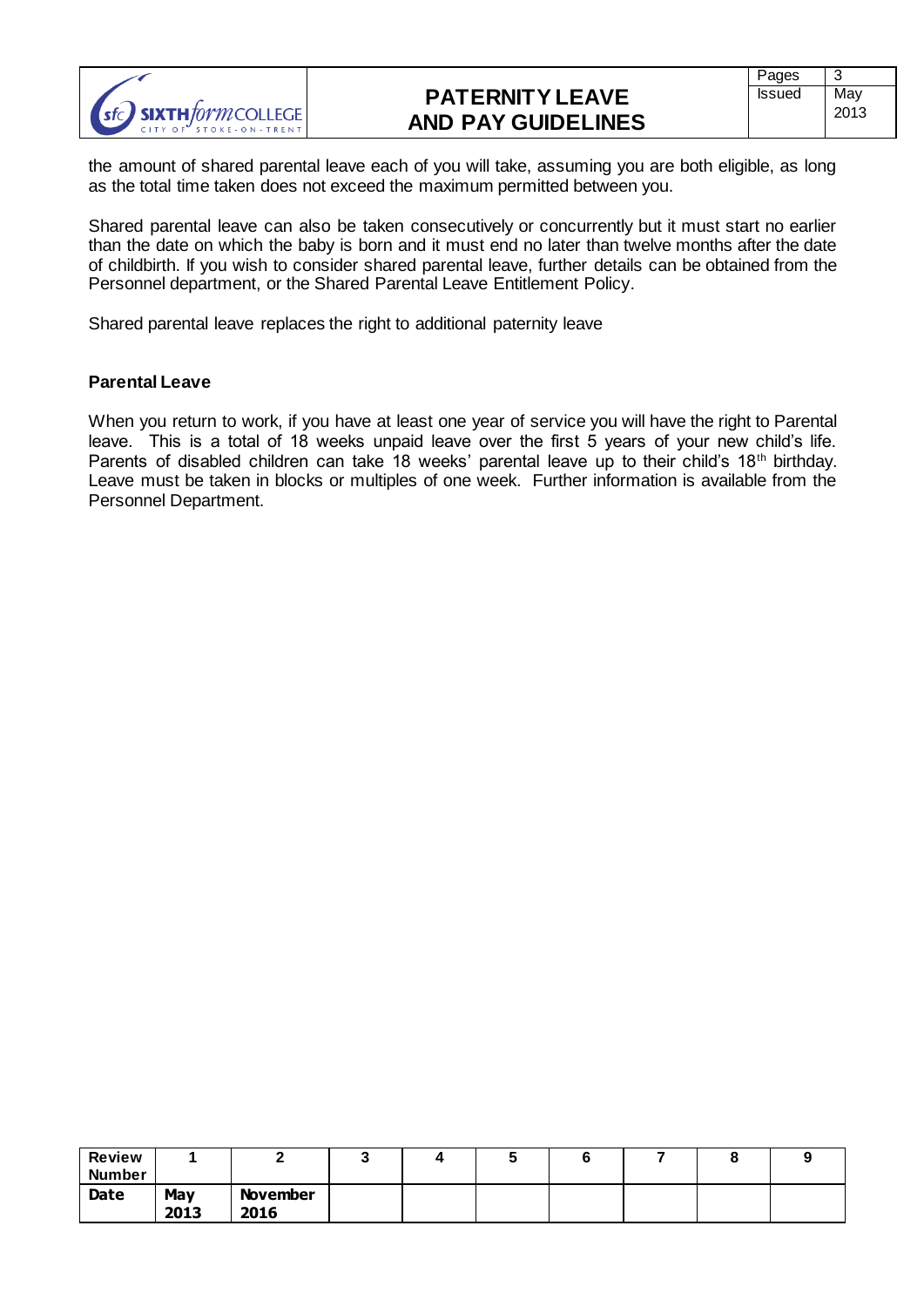

#### **EQUALITY IMPACT ASSESSMENT**

| Date of assessment: | $20 - 07 - 16$ |
|---------------------|----------------|
|                     |                |
| Assessed by:        | Jim Rowley     |

#### Who is affected by or associated with the policy?

For example, who are the main users of the policy, who are the 'stakeholders'? (students, potential students, staff, visitors, general public, etc)

Staff

Is there anything to suggest that this policy (intentionally or unintentionally) does/could have an adverse effect on any of the 9 protected characteristics as stated below?

| Characteristic                 | Yes | No |
|--------------------------------|-----|----|
| Age                            |     | x  |
| Disability                     |     | x  |
| Gender Re-assignment           |     | x  |
| Marriage or Civil Partnership  |     | x  |
| <b>Pregnancy and Maternity</b> |     | X  |
| Race                           |     | x  |
| Religion or Belief             |     | x  |
| Sex                            |     | x  |
| <b>Sexual Orientation</b>      |     | x  |

If you have answered 'Yes' to any of the above please explain in the box below

Could the policy be modified to make a positive contribution to equality of opportunity for one or more of the protected characteristics?

| <b>Review</b><br><b>Number</b> |             |                         |  | $\overline{\phantom{a}}$ |  |  |
|--------------------------------|-------------|-------------------------|--|--------------------------|--|--|
| <b>Date</b>                    | May<br>2013 | <b>November</b><br>2016 |  |                          |  |  |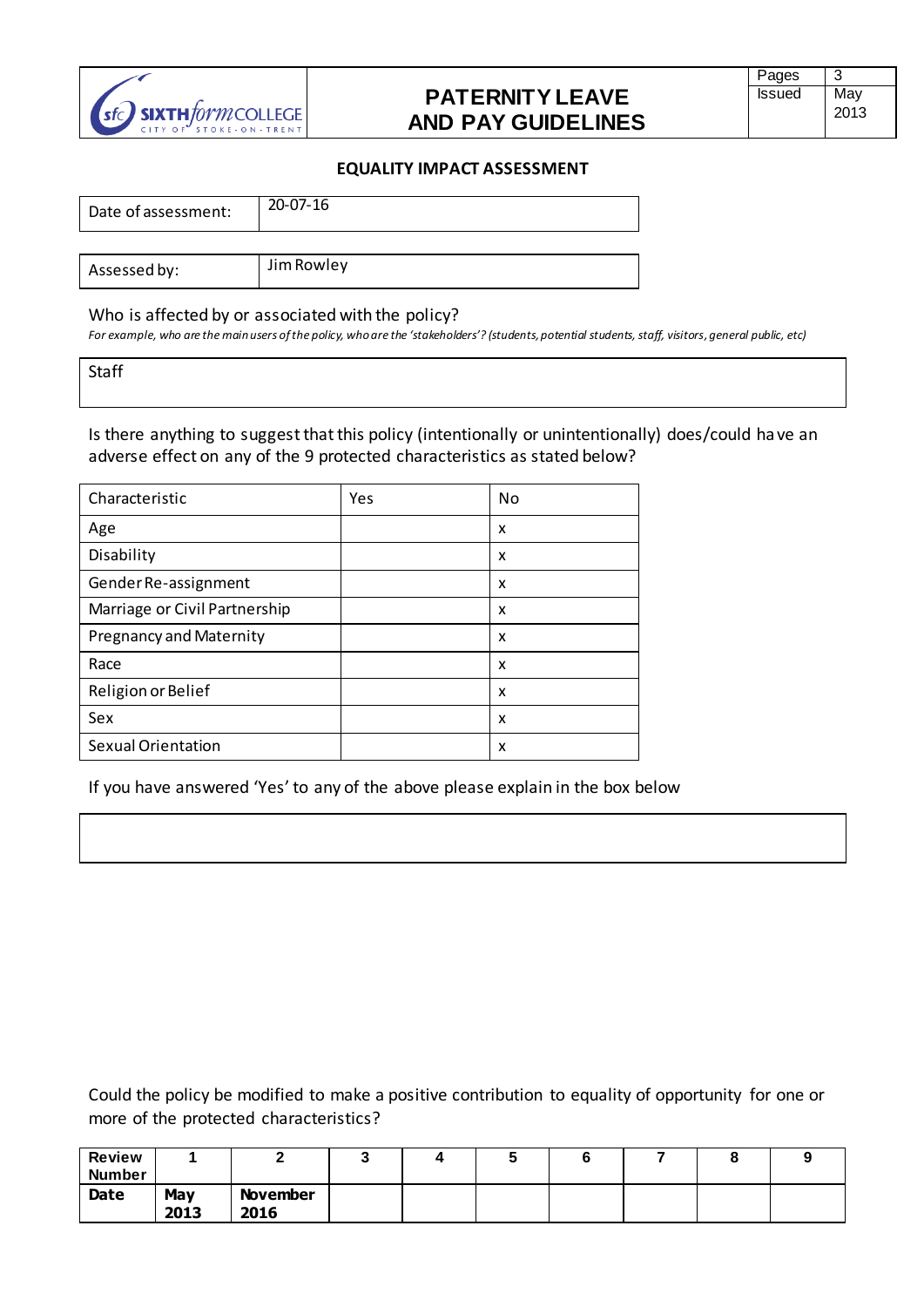

*For example, consider: Do different groups have different needs in relation to the policy? Is the impact of the policy different on different groups? Are different groups more or less satisfied with the policy?*

| Characteristic                 | Yes | <b>No</b> |
|--------------------------------|-----|-----------|
| Age                            |     | x         |
| Disability                     |     | x         |
| Gender Re-assignment           |     | x         |
| Marriage or Civil Partnership  |     | x         |
| <b>Pregnancy and Maternity</b> |     | x         |
| Race                           |     | x         |
| Religion or Belief             |     | x         |
| Sex                            |     | x         |
| <b>Sexual Orientation</b>      |     | x         |

If you have answered 'Yes' to any elements in this assessment please complete the action plan below.

| <b>Review</b><br><b>Number</b> |             |                         | w | w |  | v |  |
|--------------------------------|-------------|-------------------------|---|---|--|---|--|
| Date                           | May<br>2013 | <b>November</b><br>2016 |   |   |  |   |  |